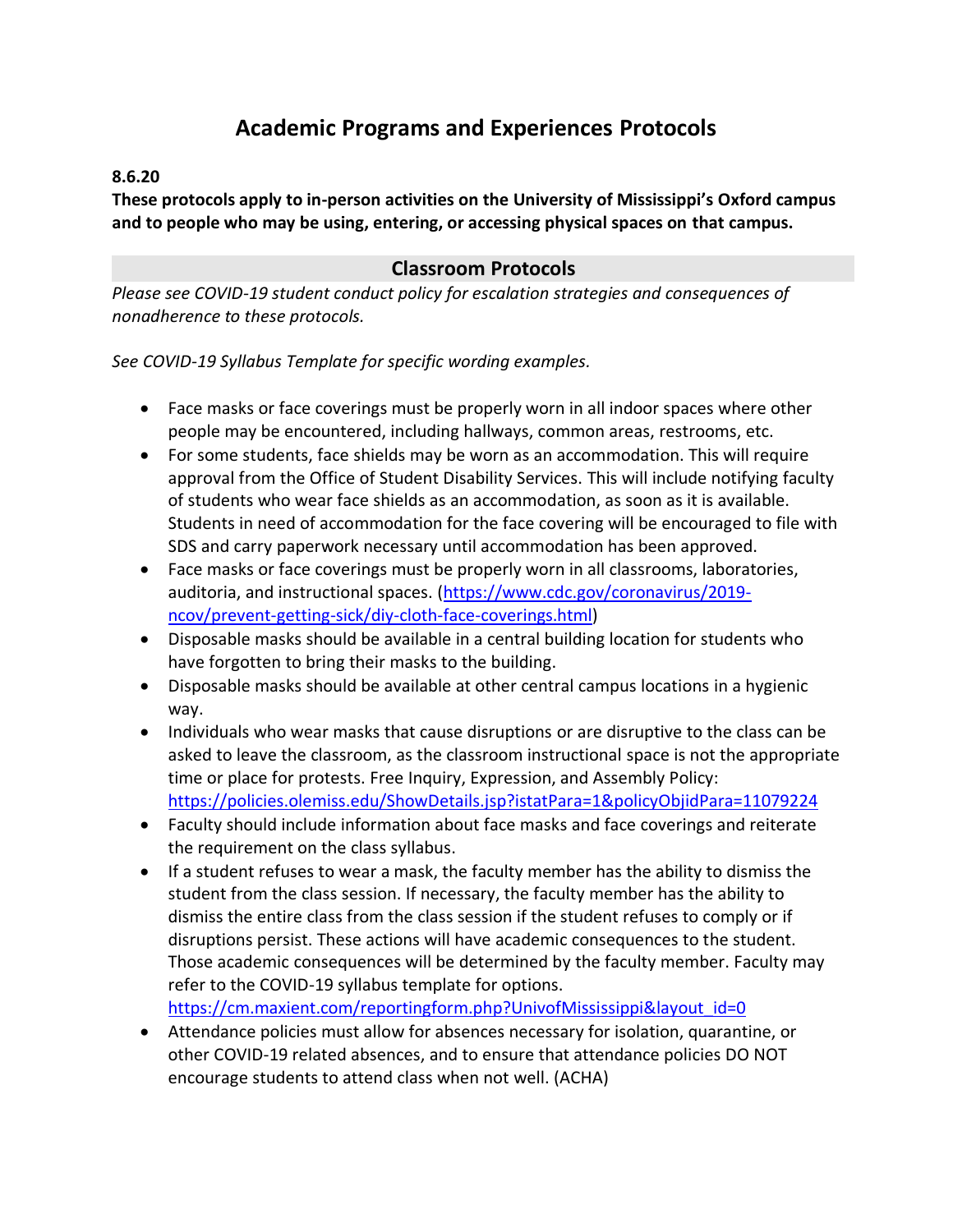- Faculty will develop attendance and excuse policies that acknowledge and support students who become ill without creating barriers and without requiring unnecessary visits to health facilities for documentation of illness. (ACHA)
	- o Faculty will have a clearly articulated attendance policy that accounts for students' potential needs to self-isolate or quarantine.
	- o Attendance scanners will be turned off to decrease bottlenecks at classroom entrances and decrease touch risks.
	- $\circ$  Faculty will have assigned seating for students within the classroom and a record of which students sit in which seat to facilitate contact tracing – seating diagrams to be provided.
	- $\circ$  Unless attendance is taken using an attendance form, it will be assumed that all students are in attendance within the seating chart. The faculty member will retain this daily information for at least two weeks.
	- $\circ$  Students will be encouraged to update their student cell phone numbers using the self-service interface in my.olemiss.edu. Faculty will have access to student cell phone numbers through the class roll or roster for those students in the class who will have a face-to-face or hybrid experience, which can be used for the purpose of contact tracing by the Contact Tracing Team should it be necessary to contact students.
	- $\circ$  Faculty and students are encouraged to communicate as appropriate regarding health status and any changes in their ability to complete coursework and academic responsibilities. (ACHA)
- Students with learning disabilities or difficulties, including remote learning platforms, should communicate with the Office of Disability Services and to the instructors and use resources available from disability services. The individual faculty members would receive communication about the specific accommodation through SDS's online system, AIM. (ACHA)
- Solutions will be implemented to prevent instructors from having to share or touch microphones.
- There will be an effort to provide cameras and video capture technology to faculty so that viewing of the classroom activity (e.g., lecture, discussion, etc.) will be available to those students who cannot be in the classroom each day. Faculty should consider the benefits of bringing their laptop or other technology to decrease touch risks and capture the lecture or classroom experience.
- Faculty and departments will develop specialized plans for courses and instruction that do not permit physical distancing and/or involve activities of higher risk, using protocols and parameters and national guidance from specific associations, agencies, or public health officials in those disciplines. Examples include dance, theater, and performing arts.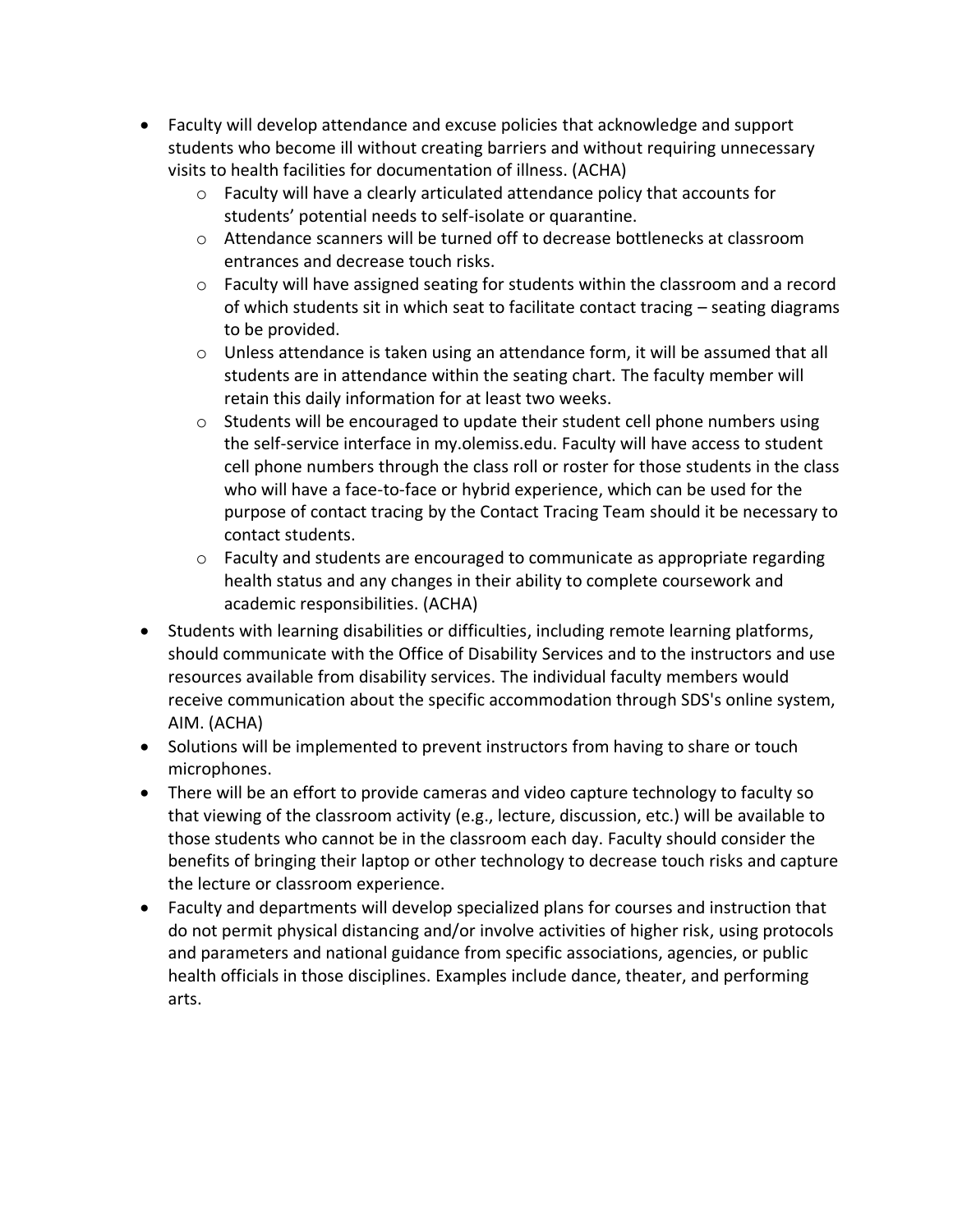#### **Classroom Building Protocols**

- A person stationed at the entrance to classroom buildings to ensure mask compliance, with a supply of disposable masks. COVID-19 Ambassadors will assist with this responsibility.
- Students and faculty should stay 6 feet apart while entering and exiting any classroom.
- One-way hallways and entrances will be designated if feasible and needed for buildings with multiple classrooms in use that may enter and exit at similar times. (*See Facilities Protocols*)
- If feasible, timing gaps in classroom utilization will occur to allow for social distancing and adequate cleaning.

### **Masks/Face Coverings by Instructors**

- Faculty members must wear facemask or face covering while instructing the class.
- Faculty members must make every attempt to remain 10 feet away from the first seated student in the classroom while teaching. Where needed, plexiglass can be installed where exceptions to the 10-foot rule cannot be maintained.
- Face shields and plexiglass shields are not considered a substitute for the face mask or face covering requirement, unless a disability or accommodation requires it.

#### **Protocols for Outbreaks in Class**

*Note that a positive test result will be obtained several days after a test. Touch risks have been considered to present a low risk of transmission. As a result, daily cleaning by Facilities Management and the wipe down of surfaces by students and faculty should be sufficient and enhanced cleaning of classrooms or notifications of entire classes will not be necessary or practically effective. Therefore, individuals who have been determined to be close contacts will be contacted by the University's contact tracing team.*

- If it is discovered that a student or faculty member with COVID-19 has been on campus, the case will be reported on the university's webpage, without disclosing the student's or faculty member's identity. [\(https://coronavirus.olemiss.edu/confirmed-cases](https://coronavirus.olemiss.edu/confirmed-cases-reported-to-um/)[reported-to-um/\)](https://coronavirus.olemiss.edu/confirmed-cases-reported-to-um/). Close contacts to that individual will be contacted using standardized language.
- If a student discloses to a faculty member that they have been diagnosed with COVID-19, the faculty member should notify their chair, who will contact Facilities Management to determine appropriate cleaning, if that student has been on campus. The student should be encouraged to contact University Health Services. The identity of the student should not be disclosed to the public or the class. More information can be found here:<https://coronavirus.olemiss.edu/confirmed-cases-reported-to-um/>
- Classrooms and instructional spaces will be cleaned each morning by Facilities Management.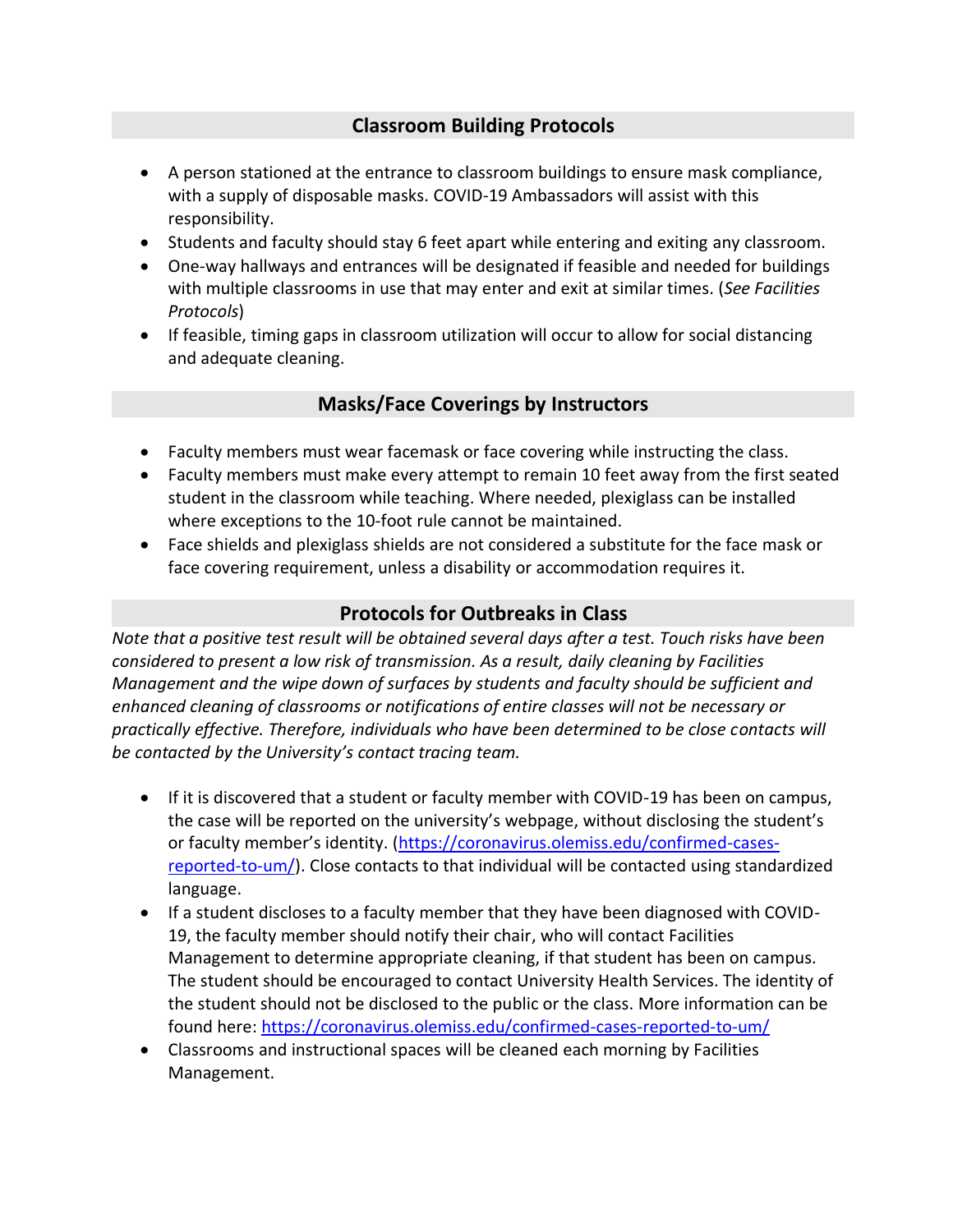- Public health officials will work with the affected individuals to determine who will need to quarantine based on the published definition of close contact.
- If a classroom is taken offline, the faculty and students will be notified and the course format will need to shift to remote or online while the classroom is offline.
- If an instructor or multiple students within a class are affected by COVID-19, this may necessitate the decision to shift the course from face-to-face or hybrid format to online or remote format for the remainder of the semester. That decision will be made by the instructor, chair, and dean.
- The transition from face-to-face or hybrid courses to fully online for the institution will be made by the Chancellor based on public health officials' recommendations, with input from the Incident Response Team, and guidance from current executive orders and local orders.

### **Routine Classroom Cleaning Protocol**

- While the official schedule for the course will reside in the SAP system, class schedules using each instructional space will be posted outside of each door to ensure that people know when each classroom is scheduled to be occupied. Associate deans will work with the Registrar and departments to get this information posted.
- Cleaning of the classroom desks, equipment, and other touched surfaces is a shared responsibility. Faculty and students will wipe down touched surfaces as they enter instructional spaces. *See Facilities Protocols*
- To allow for ample time to transition between courses, instructors will need to ensure that ALL classes end on time. Additionally, interactions between faculty and students should not occur after the class is over.

# **Travel Experiences**

• Travel restrictions will be in alignment with recommendations from the appropriate public health officials and agencies to ensure compliance with the protocols that are recommended by health officials. Some travel will simply not be possible in the fall, and other elements of travel will happen under protocols to prevent virus spread. This information will be updated as guidance from public health officials changes. The current travel policies in place can be found at

[https://coronavirus.olemiss.edu/?s=travel+reporting.](https://coronavirus.olemiss.edu/?s=travel+reporting)

- The Office of Global Engagement will work with international students and travelers to understand current recommendations, limitations, and experiences.
- Faculty, staff, and students who travel to restricted countries or areas, for business or personal travel, are asked to complete the travel reporting form at this link: [https://coronavirus.olemiss.edu/?s=travel+reporting.](https://coronavirus.olemiss.edu/?s=travel+reporting)
- Note that business-related travel also requires a travel authorization and a safety plan on file to secure approval.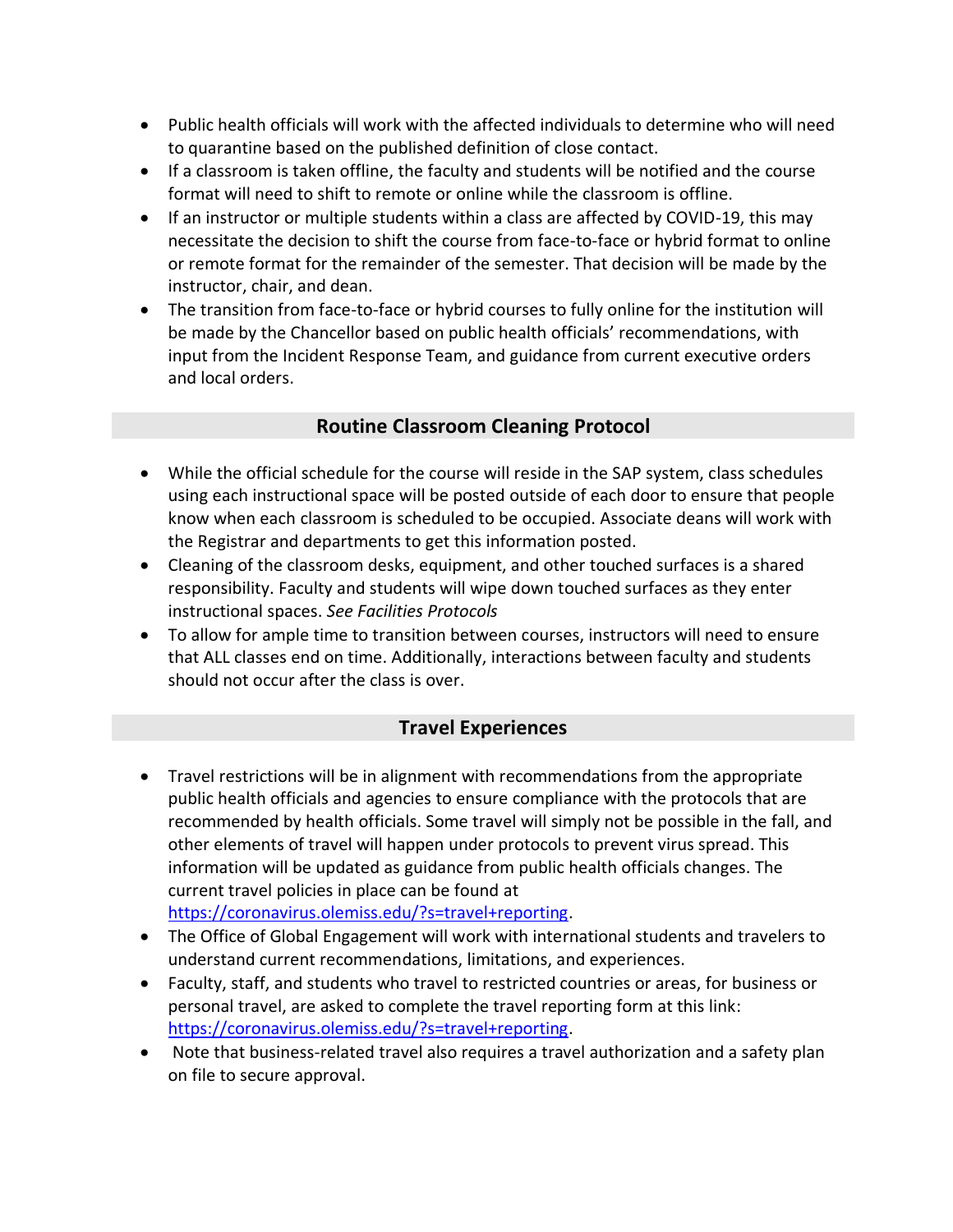# **Identifying Illness Early**

- It is important for those who are infected with COVID-19 to not come to campus. The following are ways to ensure that you are not infected before coming to Oxford or campus:
	- $\circ$  Strict adherence to the university's protocols including social distancing, wearing face masks, good hygiene, and washing hands regularly for 20 seconds [\(https://www.cdc.gov/coronavirus/2019-ncov/prevent-getting](https://www.cdc.gov/coronavirus/2019-ncov/prevent-getting-sick/prevention.html)[sick/prevention.html\)](https://www.cdc.gov/coronavirus/2019-ncov/prevent-getting-sick/prevention.html) for at least 14 days before coming to Oxford.
	- $\circ$  If you have been tested for COVID-19, you should isolate and follow a health provider's guidance if positive. If you test negative, strict adherence to the protocols including social distancing, wearing face masks, good hygiene, and washing hands regularly for 20 seconds, after testing negative.
	- o Symptom Checker each day to be aware of how you feel and alert to any symptoms, and contacting a health care provider if symptoms develop or directed to do so by the Symptom Checker. [COVID-19 Daily Symptom Checker](https://uofmississippi.qualtrics.com/jfe/form/SV_eKH25jxIIHAr8A5)
	- o Students should possess or have access to a thermometer to enable daily temperature checks.
- Before coming to Oxford, students should complete the COVID-19 training module.

# **Internships and Experiential**

• With health, safety, and wellness considered the number one priority for our students, faculty, and staff, there is guidance for Faculty, Guidance for Students, and a Template for Assumption of Risk, Waiver, and Release of Liability for internships and experiential learning opportunities. [\(https://elearning.olemiss.edu/faculty/academic](https://elearning.olemiss.edu/faculty/academic-continuity/resources/)[continuity/resources/\)](https://elearning.olemiss.edu/faculty/academic-continuity/resources/)

# **Events and Conferences**

- All events, conferences, and programs hosted in university space must follow protocols in place. This includes events hosted in university space by external entities or groups.
- The process to get approval of the event should be routed to your dean/director, and the appropriate vice chancellor, who will ensure that it complies with all campus protocols and parameters.

# **Consequences for Non-Adherence**

• Everyone in our community is expected to model and follow the protocols in place to prevent the spread of the virus. Reports of faculty and staff who do not comply with the